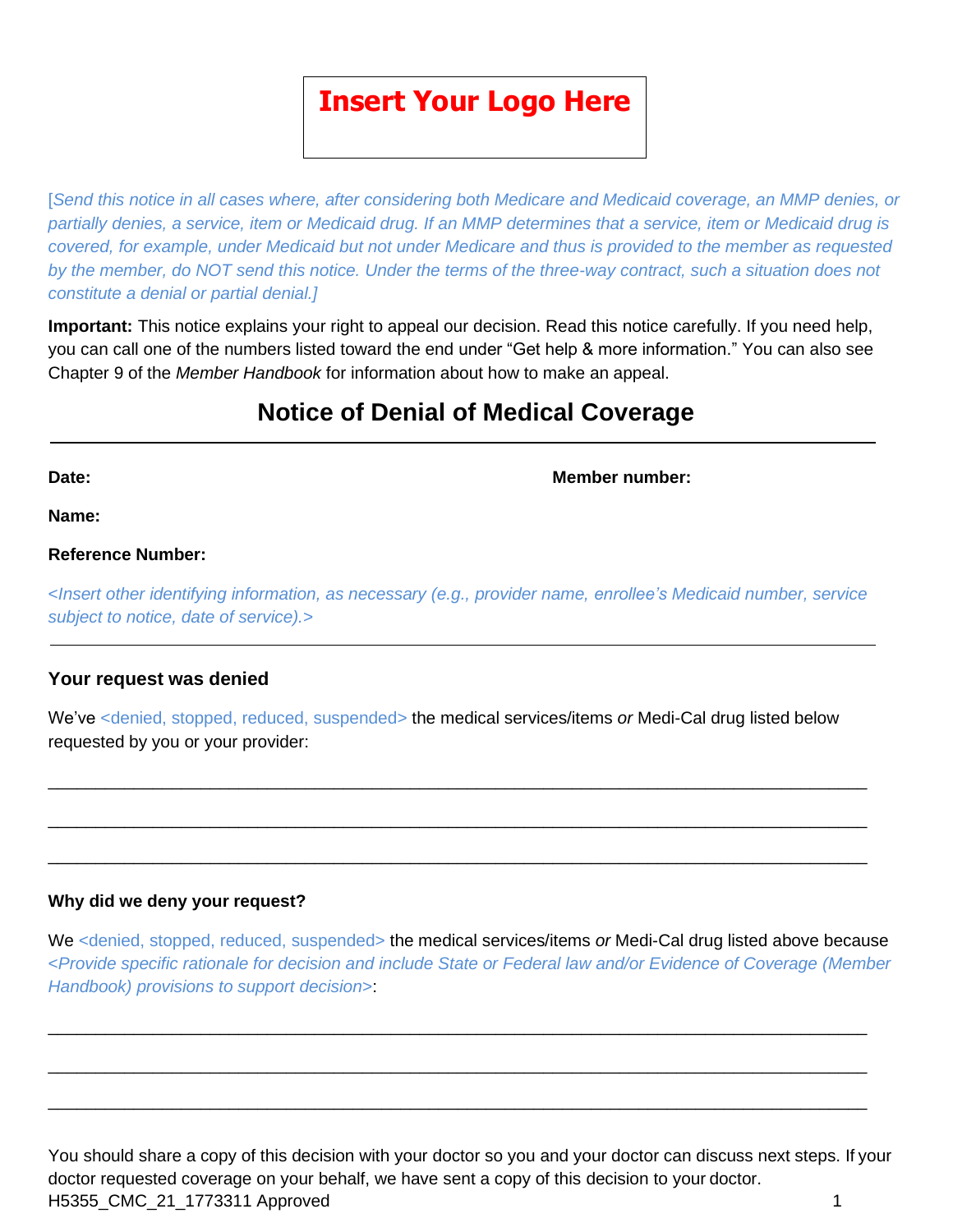#### **You have the right to appeal our decision**

You have the right to ask IEHP DualChoice Cal MediConnect Plan (Medicare-Medicaid Plan) to review our decision by asking us for a Level 1 Appeal (sometimes called an "internal appeal" or "plan appeal"). In special cases, you can also ask for an Independent Medical Review (IMR) without first appealing to our plan. You cannot ask for an IMR if you have already had a State Hearing on the same issue. If you get an IMR and you are not satisfied with the result, you can still ask for a State Hearing.

Ask IEHP DualChoice for a Level 1 Appeal within **60 calendar days** of the date of this notice. We can give you more time if you have a good reason for missing the deadline. See section titled "How to ask for a Level 1 Appeal with IEHP DualChoice" for information on how to ask for a plan level appeal.

**How to keep your services while we review your case:** If we're stopping or reducing a service, you can keep getting the service while your case is being reviewed. **If you want the service to continue, you must ask for an appeal within 10 calendar days** of the date of this notice or before the service is stopped or reduced, whichever is later.

#### **If you want someone else to act for you**

You can name a relative, friend, attorney, doctor, or someone else to act as your representative. If you want someone else to act for you, call us at: 1-877-273-IEHP (4347). 8am-8pm (PST), 7 days a week, including holidays to learn how to name your representative. TTY users call 1-800-718-4347. Both you and the person you want to act for you must sign and date a statement saying this is what you want. You'll need to mail or fax this statement to us. Keep a copy for your records.

#### **There are 2 kinds of Level 1 appeals with IEHP DualChoice**

**Standard Appeal** – We'll give you a written decision on a standard appeal within **30 calendar days** after we get your appeal. Our decision might take longer if you ask for an extension or if we need more information about your case. We'll tell you if we're taking extra time and will explain why more time is needed. If your appeal is for payment of a medical service/item *or* Medicaid drug you've already received, we'll give you a written decision within **60 calendar days**.

**Fast (Expedited) Appeal** – We'll give you a decision on a fast appeal as quickly as your condition requires, and always within **72 hours** after we get your appeal. You can ask for a fast appeal if you or your doctor believe your health could be seriously harmed by waiting for a decision on a standard appeal.

**We'll automatically give you a fast appeal if a doctor asks for one for you or if your doctor supports your request.** If you ask for a fast appeal without support from a doctor, we'll decide if your request requires a fast appeal. If we don't give you a fast appeal, we'll give you a decision within **30 calendar days**.

## **How to ask for a Level 1 Appeal with IEHP DualChoice**

**Step 1:** You, your representative, or your provider must ask for an appeal within **60 calendar days** of getting this notice.

Your <written> request must include:

- Your name
- Address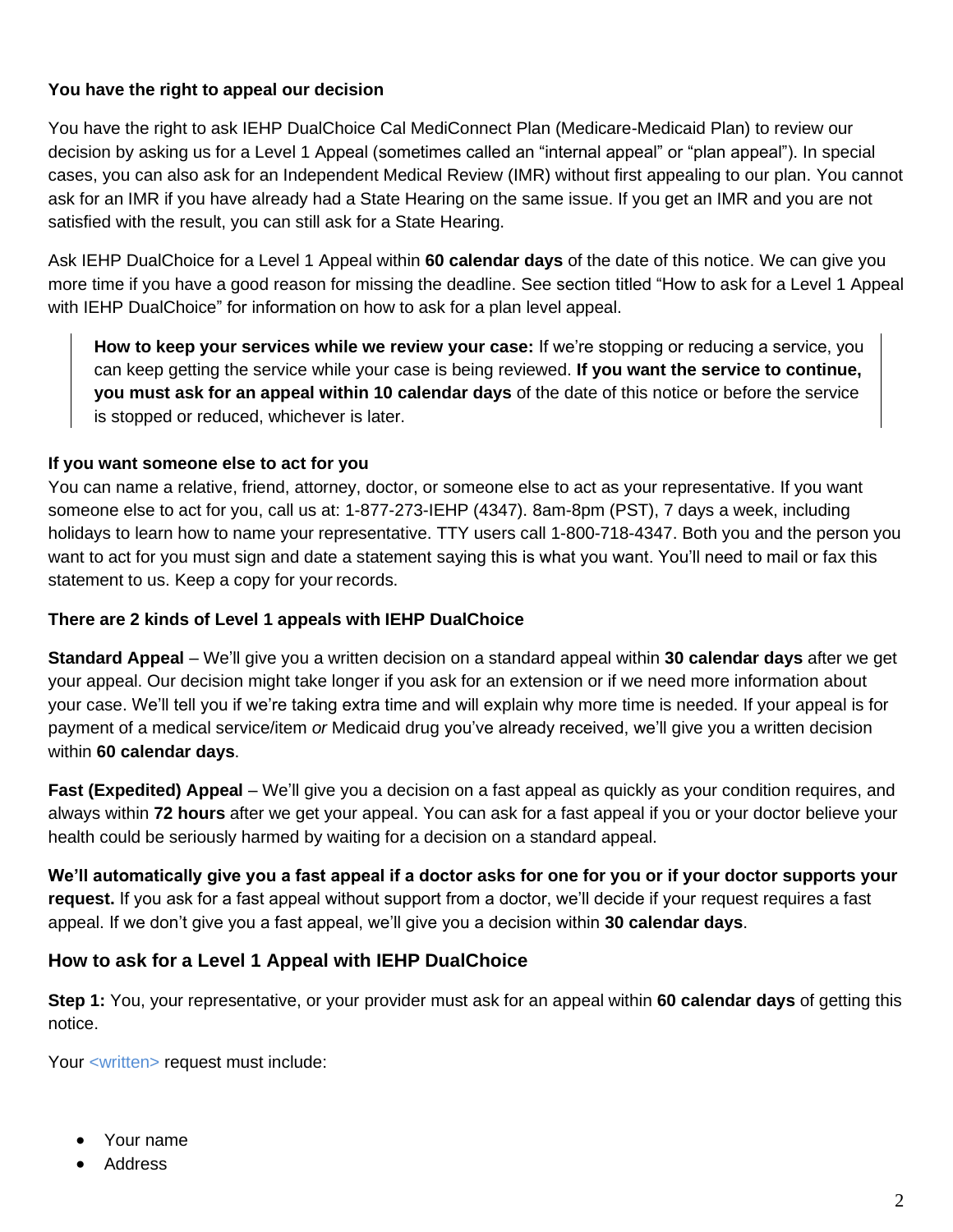- Member number
- Reasons for appealing
- Whether you want a standard or fast appeal (for a fast appeal, explain why you need one)*.*
- Any evidence you want us to review, such as medical records, doctors' letters (such as a doctor's supporting statement if you request a fast appeal), or other information that explains why you need the medical services/items *or* Medicaid drug. Call your doctor if you need this information.

We recommend keeping a copy of everything you send us for your records.

You can ask to see the medical records and other documents we used to make our decision before or during the appeal. At no cost to you, you can also ask for a copy of the guidelines we used to make our decision.

**Step 2:** Mail, fax, or deliver your appeal or call us.

| For a Standard Appeal: | Mailing Address:       | <b>IEHP DualChoice</b>          |
|------------------------|------------------------|---------------------------------|
|                        |                        | P.O Box 1800                    |
|                        |                        | Rancho Cucamonga, CA 91729-1800 |
|                        | Phone:                 | 1-877-273-IEHP (4347)           |
|                        | <b>TTY Users Call:</b> | 1-800-718-4347                  |
|                        | Fax:                   | 909-890-5748                    |
|                        |                        |                                 |

If you ask for a standard appeal by phone, we will repeat your request back to you to be sure we have documented it correctly. We will also send you a letter confirming what you told us. The letter will tell you how to make any corrections.

| Phone:          | 1-877-273-IEHP (4347) |
|-----------------|-----------------------|
| TTY Users Call: | 1-800-718-4347        |
| Fax:            | 909-890-5748          |
|                 |                       |

#### **What happens next?**

If you ask for a Level 1 Appeal and we continue to deny your request for a service, we'll send you a written decision.

If the service was originally a Medicare service or a service covered by both Medicare and Medi-Cal, we will automatically send your case to an independent reviewer. If the independent reviewer denies your request, the written decision will explain if you have additional appeal rights.

If the service was a Medi-Cal service, you can ask for an **Independent Medical Review (IMR)** or a **State Hearing**. Your written decision will give you instructions on how to request the next level of appeal. Information is also below.

## **How to ask for an Independent Medical Review (IMR)**

You can ask for an Independent Medical Review (IMR) for Medi-Cal covered services and items from the California Department of Managed Health Care (Department). You can ask for an IMR if you disagree with IEHP DualChoice's Level 1 Appeal decision or if IEHP DualChoice has not resolved your Level 1 Appeal after 30 days. In special cases, you can also ask for an Independent Medical Review (IMR) without first appealing to our plan.

In most cases, you must file a Level 1 Appeal with IEHP DualChoice before requesting an IMR; however, you may be able to have an IMR without appealing to IEHP DualChoice first if: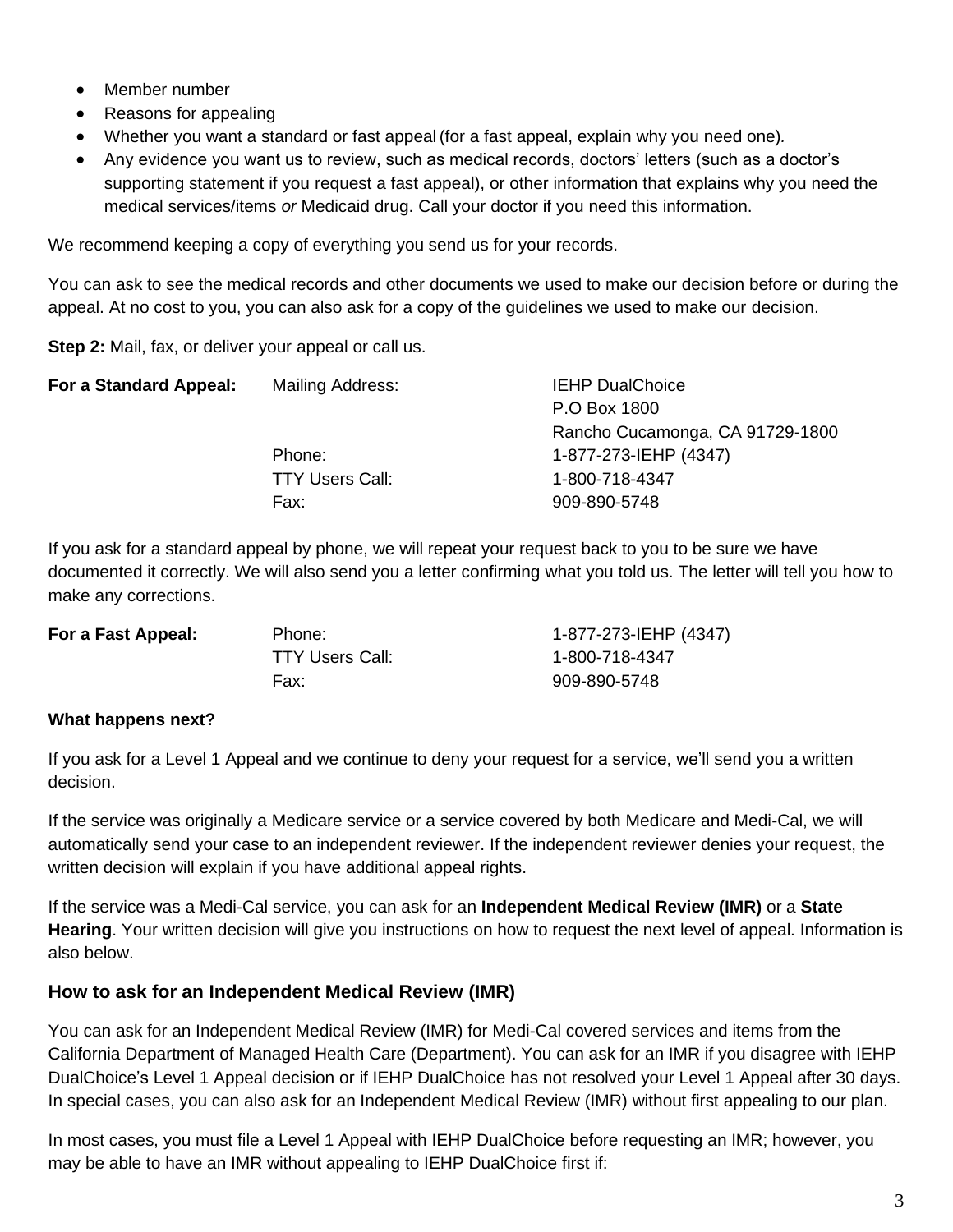- Your problem is urgent and involves an immediate and serious threat to your health.
- IEHP DualChoice denied a Medi-Cal service or treatment because it is experimental or investigational.

You cannot ask for an IMR if you have already had a State Hearing on the same issue. If you get an IMR and you are not satisfied with the result, you can still ask for a State Hearing.

**How to ask for an IMR.** Fill out the online Independent Medical Review/Complaint Form available at [www.dmhc.ca.gov/fileacomplaint/submitanindependentmedicalreviewcomplaintform.aspx](https://www.dmhc.ca.gov/fileacomplaint/submitanindependentmedicalreviewcomplaintform.aspx) or you can fill out the hard copy IMR application form that is included with this notice and send it to:

Help Center Department of Managed Health Care 980 Ninth Street, Suite 500 Sacramento, CA 95814-2725 FAX: 916-255-5241

If you choose to do so, you may attach copies of letters or other documents about the service or item that was denied. If you do, send copies of documents, not originals. The Department Help Center may not be able to return all original documents.

You or your representative must ask for an IMR within **6 months** after we send you a written decision. However, the Department may extend the 6-month deadline for good reasons such as you had a medical condition that prevented you from asking for the IMR within 6 months or you did not get adequate notice of the IMR process.

Call the **California Department of Managed Health Care (DMHC) toll-free at 1-888-466-2219** for free help. The California Department of Managed Health Care is responsible for regulating health care service plans. If you have a grievance against your health plan, you should first telephone your health plan at **1-877-273-IEHP (4347)** and use your health plan's grievance process before contacting the Department. Using this grievance procedure does not prohibit any potential legal rights or remedies that may be available to you. If you need help with a grievance involving an emergency, a grievance that has not been satisfactorily resolved by your health plan, or a grievance that has remained unresolved for more than 30 days, you may call the Department for assistance. You may also be eligible for an Independent Medical Review (IMR). If you are eligible for IMR, the IMR process will provide an impartial review of medical decisions made by a health plan related to the medical necessity of a proposed service or treatment, coverage decisions for treatments that are experimental or investigational in nature and payment disputes for emergency or urgent medical services. The department also has a toll-free telephone number **(1-888-466-2219)** and a TTY line **(1-877-688-9891)** for the hearing and speech impaired. The Department's Internet website **www.dmhc.ca.gov** has complaint forms, IMR application forms, and instructions online.

## **What happens next?**

If you qualify for an IMR, the DMHC will review your case and send you a letter within 7 calendar days telling you that you qualify for an IMR. After your application and supporting documents are received from your plan, the IMR decision will be made within 30 calendar days. You should receive the IMR decision within 45 calendar days of the submission of the completed application.

If your case is urgent and you qualify for an IMR, the DMHC will review your case and send you a letter within 2 calendar days telling you that you qualify for an IMR. After your application and supporting documents are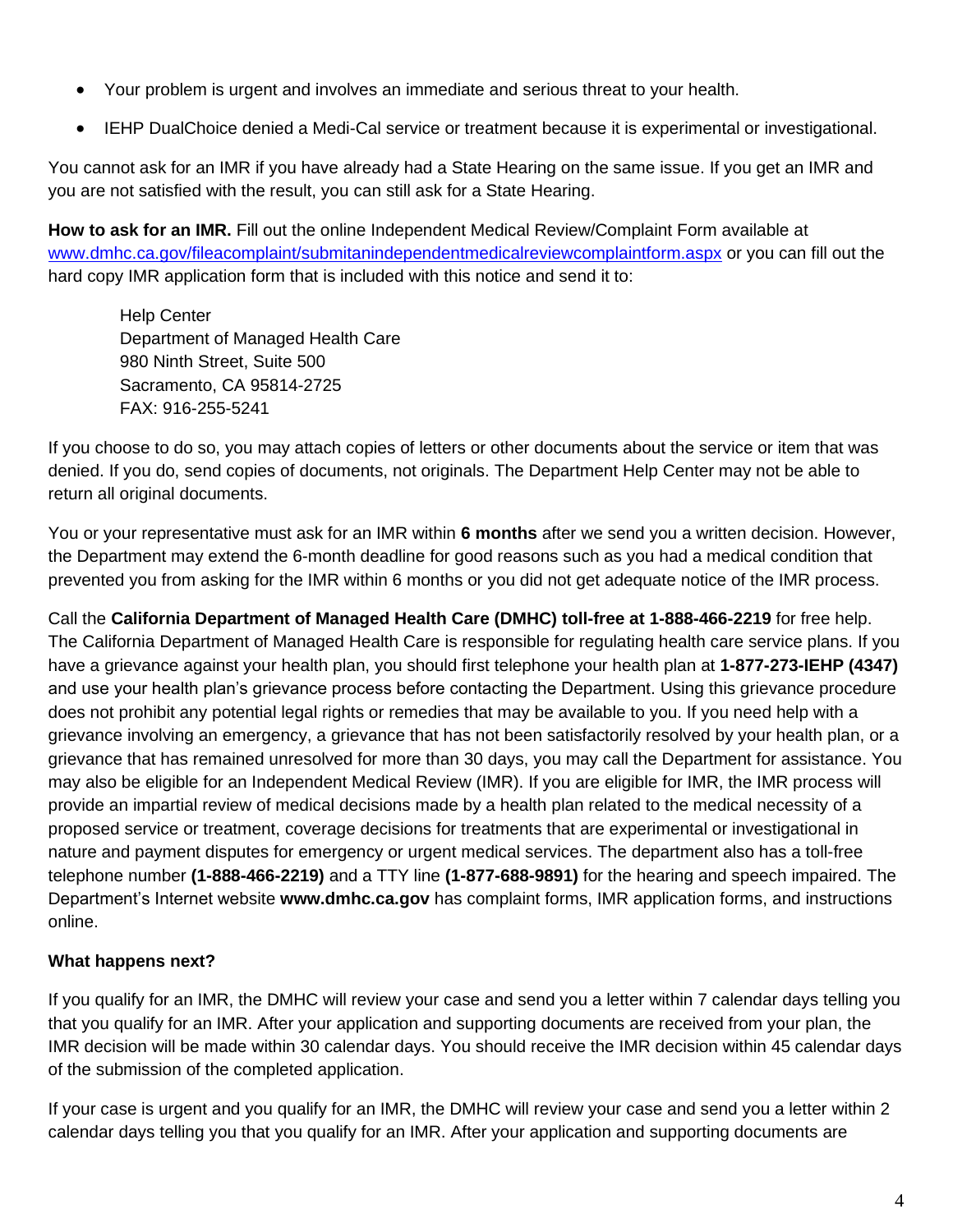received from your plan, the IMR decision will be made within 3 calendar days. You should receive the IMR decision within 7 calendar days of the submission of the completed application.

An IMR can take longer if the DMHC does not receive all of the medical records needed from you or your treating doctor. If you are seeing a doctor who is not in your health plan's network, it is important that you get and send us your medical records from that doctor. Your health plan is required to get copies of your medical records from doctors who are in the network.

Doctors who are not part of IEHP DualChoice will review your case. The DMHC will send you a letter explaining the decision. If the IMR decision is in your favor, IEHP DualChoice must give you the service or treatment you asked for. If you do not agree with the decision, you can ask for a State Hearing as long as you have not had a State Hearing on the same issue.

If you do not qualify for an IMR, your issue will be reviewed through DMHC's standard complaint process. You will receive a written notice of the decision within 30 days. If you decide not to use the IMR process, you may be giving up your rights under California law to pursue legal action against IEHP DualChoice about the service or treatment you are asking for.

## **How to ask for a State Hearing**

If the service was a Medi-Cal covered service or item, you can ask for a State Hearing. You can only ask for a State Hearing after you have appealed to our health plan and received a written decision with which you disagree. Please note that if you have a State Hearing, you will not be able to ask for an Independent Medical Review (IMR).

**Step 1:** You or your representative must ask for a State Hearing within **120 days** of the date of our notice to you that the adverse benefit determination (Level 1 appeal decision) has been upheld. Fill out the "Form to File a State Hearing" that will be provided with your appeal decision notice. Make sure you include all of the requested information.

**Step 2:** Send your completed form to:

California Department of Social Services State Hearings Division P.O. Box 944243, Mail Station 9-17-37 Sacramento, CA 94244-2430 FAX: 916-651-5210 or 916-651-2789

You can also request a State Hearing by calling 1-800-952-5253 (TTY: 1-800-952-8349). If you decide to make a request by phone, you should be aware that the phone lines are very busy.

## **What happens next?**

The State will hold a hearing. You may attend the hearing in person or by phone. You'll be asked to tell the State why you disagree with our decision. You can ask a friend, relative, advocate, provider, or lawyer to help you. You'll get a written decision that will explain if you have additional appeal rights.

A copy of this notice has been sent to:

<*insert PCP name and/or requesting provider name>*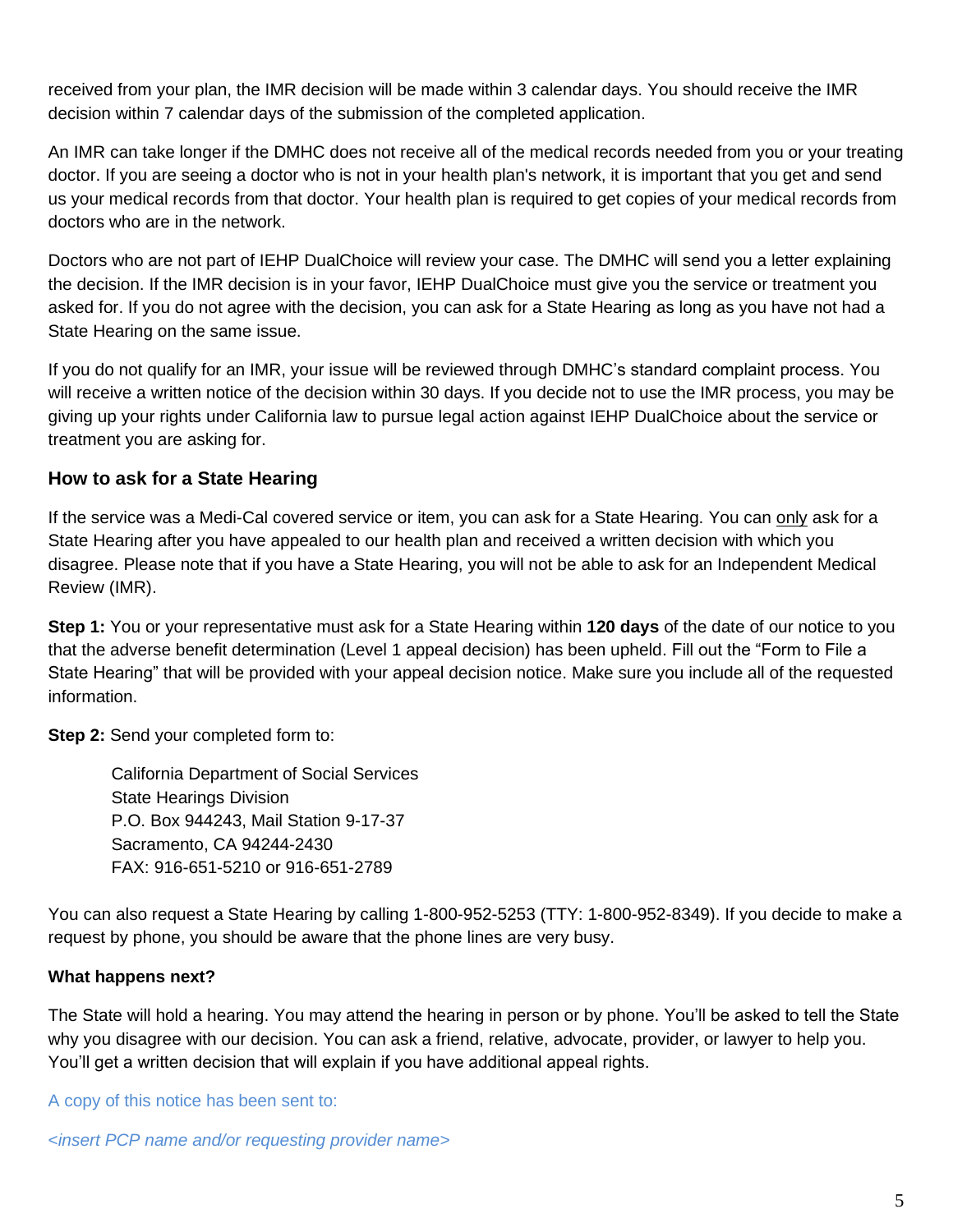# **Get help & more information**

- Call **IEHP DualChoice** at 1-877-273-IEHP (4347), 8am-8pm (PST), 7 days a week, including holidays. TTY users call 1-800-718-4347. You can also visit our website at www.iehp.org.
- Call the **California Department of Managed Health Care** for free help in understanding your rights and information about the complaint and Independent Medical Review (IMR) process at 1-888-466-2219.
- Call the **Health Consumer Alliance** for free help with your health care at 1-888-804-3536.
- Call the **Cal MediConnect Ombuds Program** for free help. The Cal MediConnect Ombuds Program helps people enrolled in Cal MediConnect with service or billing problems. They can talk with you about how to make an appeal and what to expect during the appeal process. The phone number is 1-855-501-3077.
- Call **Medicare** at 1-800-MEDICARE (1-800-633-4227), 24 hours a day, 7 days a week. TTY users call 1-877-486-2048.
- Call the **Medicare Rights Center** at 1-800-333-4114.
- Call the **Health Insurance Counseling and Advocacy Program (HICAP)** for free help. HICAP is an independent organization. It is not connected with this plan. The phone number is 1-800-434-0222.
- Talk to **your doctor or other provider**. Your doctor or other provider can ask for a coverage decision or appeal on your behalf.
- You can also see **Chapter 9 of the** *Member Handbook* for information about how to make an appeal.

IEHP DualChoice Cal MediConnect Plan (Medicare-Medicaid Plan) is a health plan that contracts with both Medicare and Medi-Cal to provide benefits of both programs to enrollees.

You can get this document for free in other formats, such as large print, braille, or audio. Call 1-877-273-IEHP (4347), 8am-8pm (PST), 7 days a week, including holidays. TTY users call 1-800-718-4347. The call is free.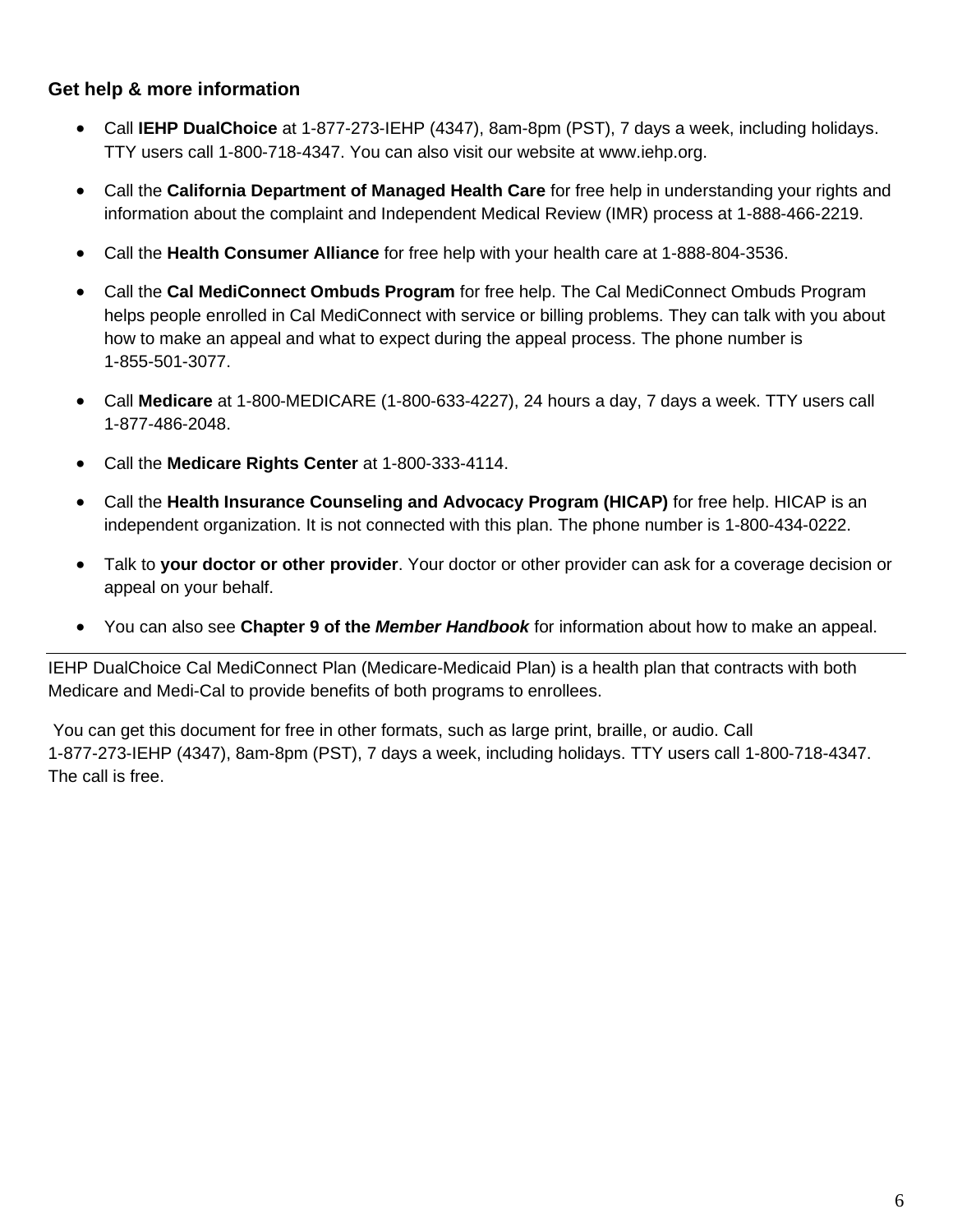| State of California - Health and Human Services Agency |  |  |  |
|--------------------------------------------------------|--|--|--|
| Department of Managed Health Care                      |  |  |  |
| IMR APPLICATION/COMPLAINT FORM - English               |  |  |  |
| DMHC 20-224 New: 11/15 Rev: 01/20                      |  |  |  |
|                                                        |  |  |  |



# **INDEPENDENT MEDICAL REVIEW (IMR) APPLICATION/COMPLAINT FORM**

#### **IMPORTANT INFORMATION**

#### **You can submit your IMR Application/Complaint Form online at: [www.HealthHelp.ca.gov](http://www.healthhelp.ca.gov/)**

- ❖ **FREE:** The IMR/Complaint process is free.
- ❖ **FAST:** IMRs are usually decided within 45 days, or within 7 days if the health issue is urgent.
- ❖ **SUCCESSFUL:** Approximately **60** percent of patients receive the requested service through IMR**.**
- ❖ **FINAL:** Health plans must follow the IMR decision and promptly provide the service.

## **PATIENT INFORMATION**

| Patient's Date of Birth (mm/dd/yyyy) ___________________Gender: [Male   Female   Other_____________ |                |
|-----------------------------------------------------------------------------------------------------|----------------|
|                                                                                                     |                |
|                                                                                                     |                |
|                                                                                                     |                |
|                                                                                                     |                |
|                                                                                                     |                |
| Would you like communication/correspondence sent to this email? $\Box$ Yes $\Box$ No                |                |
|                                                                                                     |                |
| Medical Group Name (if enrolled in a medical group) _____________________________                   |                |
|                                                                                                     |                |
| Do you want someone to help you with your complaint?                                                | Yes   No       |
| If yes, please complete the attached 'Authorized Assistant Form.'                                   |                |
| Do you have Medi-Cal?                                                                               | Yes $\Box$ No  |
| If yes, have you filed a Request for a State Fair Hearing?                                          | Yes $\Box$ No  |
| Do you have Medicare or Medicare Advantage?                                                         | $ Yes \cap No$ |
| Have you filed a complaint or grievance with your health plan?                                      | $ Yes \cap No$ |
| Do you want payment for a health care service that you already received?                            | Yes   No       |
| If yes, list the date(s) of service, and the provider's name:                                       |                |

**YOUR HEALTH PROBLEM** (Use a separate sheet and attach other documents, if needed.)

Do you want your health plan to pay for future services?  $\Box$  Yes  $\Box$  No

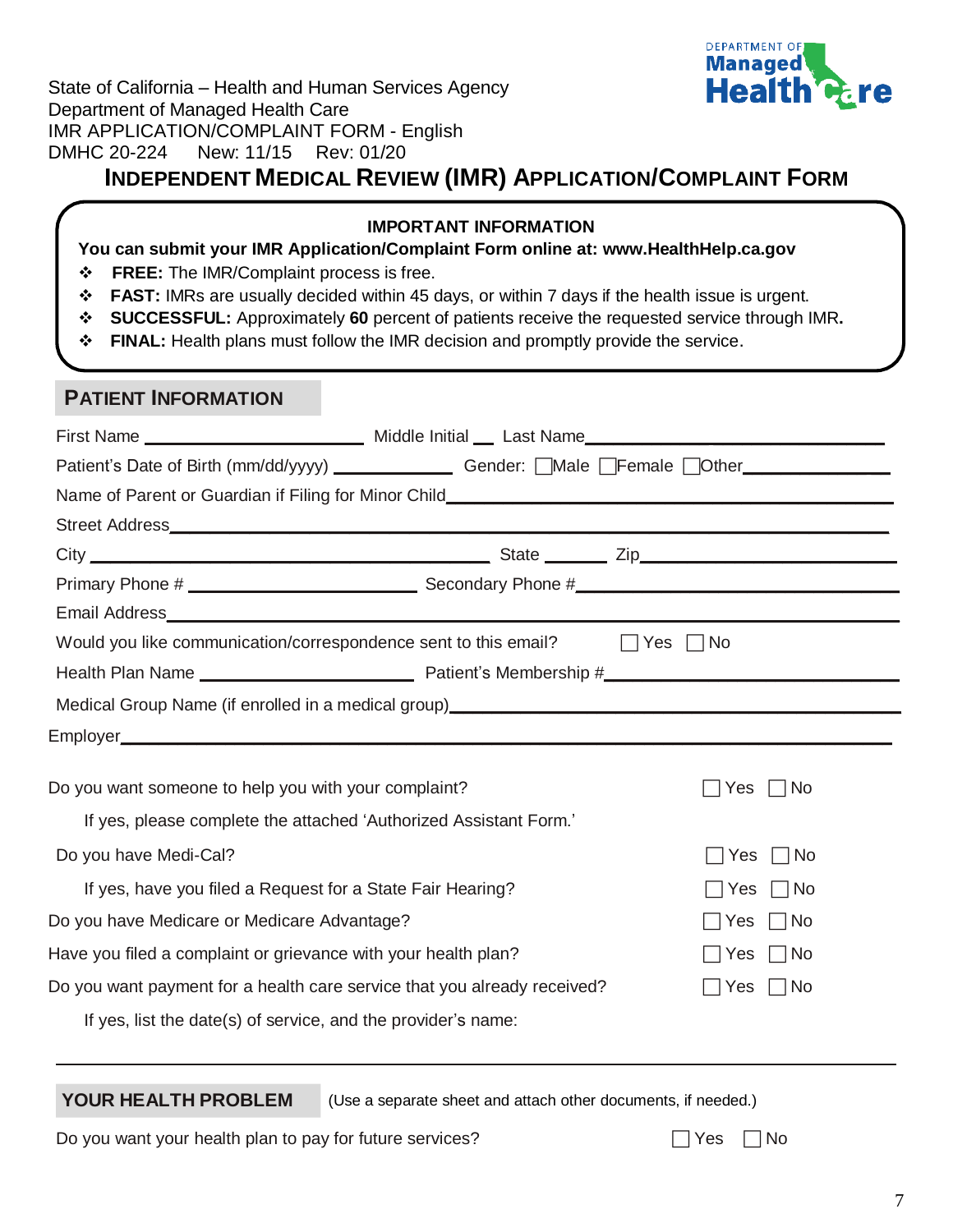#### IMR APPLICATION/COMPLAINT FORM – English Page 2 DMHC 20-224

| What is your medical condition or doctor's diagnosis (Please be specific)                          |
|----------------------------------------------------------------------------------------------------|
| What medical treatment(s)/service(s) and/or medication(s) are you asking for? (Please be specific) |

| Did your health plan deny, delay or modify your treatment?                                                                                                                                                                                            | No.<br>Yes                |  |
|-------------------------------------------------------------------------------------------------------------------------------------------------------------------------------------------------------------------------------------------------------|---------------------------|--|
| If yes, please check the reason given: (Check one)                                                                                                                                                                                                    |                           |  |
| Not Medically Necessary<br>Experimental or Investigational<br>$\pm 1$<br>Not an Emergency/Urgent $\Box$<br>Other (Please explain below)                                                                                                               | □ Not an Emergency/Urgent |  |
| List the name and phone number of your primary care doctor and other providers who have seen, treated, or<br>advised you for this condition.                                                                                                          |                           |  |
| Have you seen any out-of-network providers for your condition?                                                                                                                                                                                        | No.<br>Yes                |  |
| If yes, please include the medical records with this form.                                                                                                                                                                                            |                           |  |
| Briefly describe the problem you are having with your plan. For example, explain if the problem is a denied<br>treatment, an unpaid bill, trouble getting an appointment or medication, or if your coverage has been cancelled<br>by the health plan. |                           |  |
|                                                                                                                                                                                                                                                       |                           |  |

## **MEDICAL RELEASE**

I request the Department of Managed Health Care (Department) to make a decision about my problem with my health plan. I request the Department to review my Independent Medical Review (IMR) Application/Complaint Form to determine if my complaint qualifies for an IMR or the Department's Complaint process. I allow my providers, past and present, and my plan to release my medical records and information to review this issue. These records may include medical, mental health, substance abuse, HIV, diagnostic imaging reports, and other records related to my case. These records may also include non-medical records and any other information related to my case. I allow the Department to review these records and information and send them to my plan. My permission will end one year from the date below, except as allowed by law. For example, the law allows the Department to continue to use my information internally. I can end my permission sooner if I wish. All the information that I have provided on this sheet is true.

Patient or Parent Name (Print)

Patient or Parent Signature Date

Please see the instruction sheet for mailing or faxing information.

*STATISTICAL INFORMATION ONLY*

You are asked to voluntarily provide the following information. Giving this information will help the Department identify any patterns of problems. Health and Safety Code section 1374.30 authorizes the Department to obtain this information for research and statistical purposes. Giving this information is optional and will not affect the IMR or complaint decision in any way.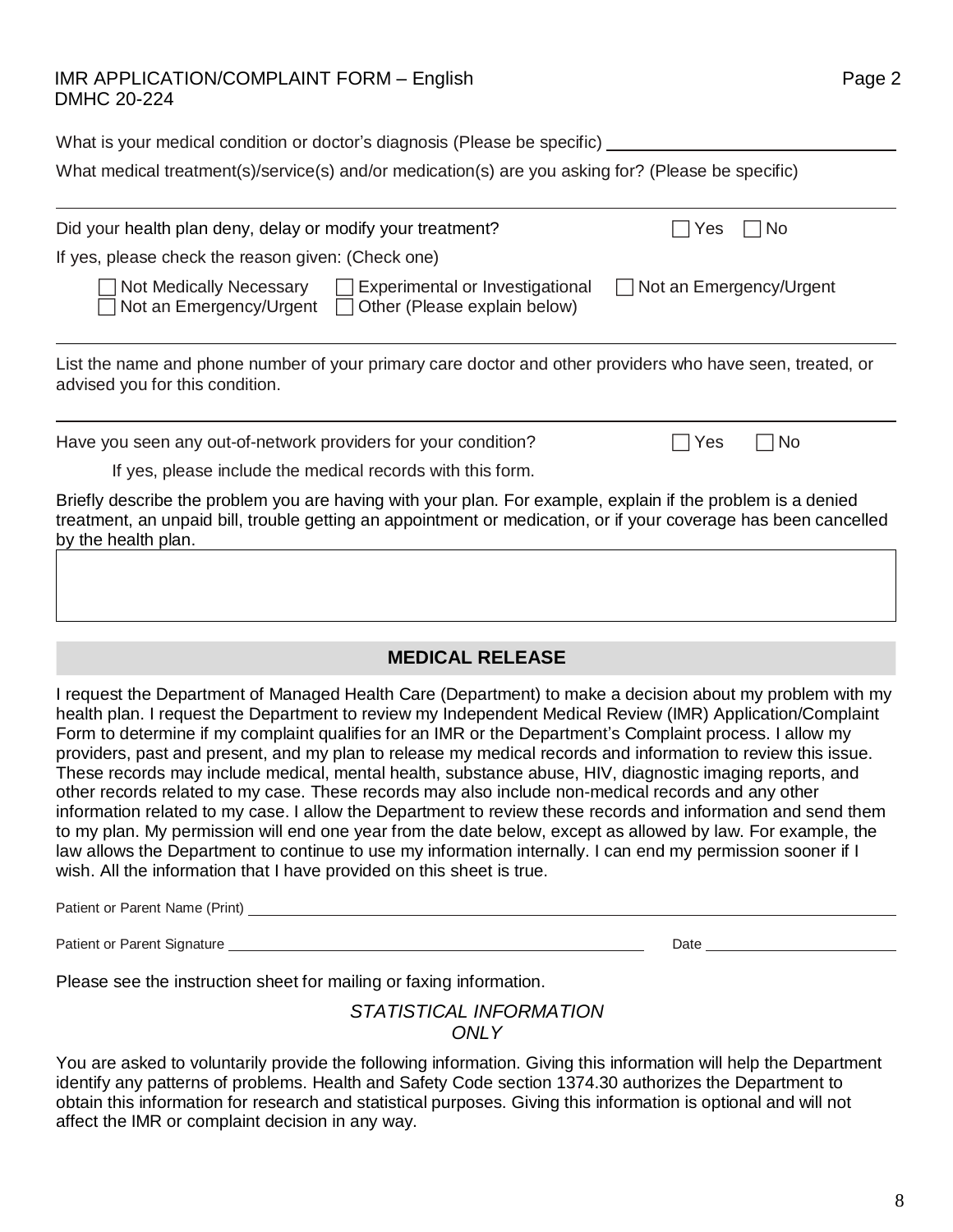| Primary Language Spoken:                                                       |            |
|--------------------------------------------------------------------------------|------------|
| Would you like us to communicate/correspond with you in your primary language? |            |
|                                                                                | $\Box$ Yes |
| Race/Ethnicity:                                                                |            |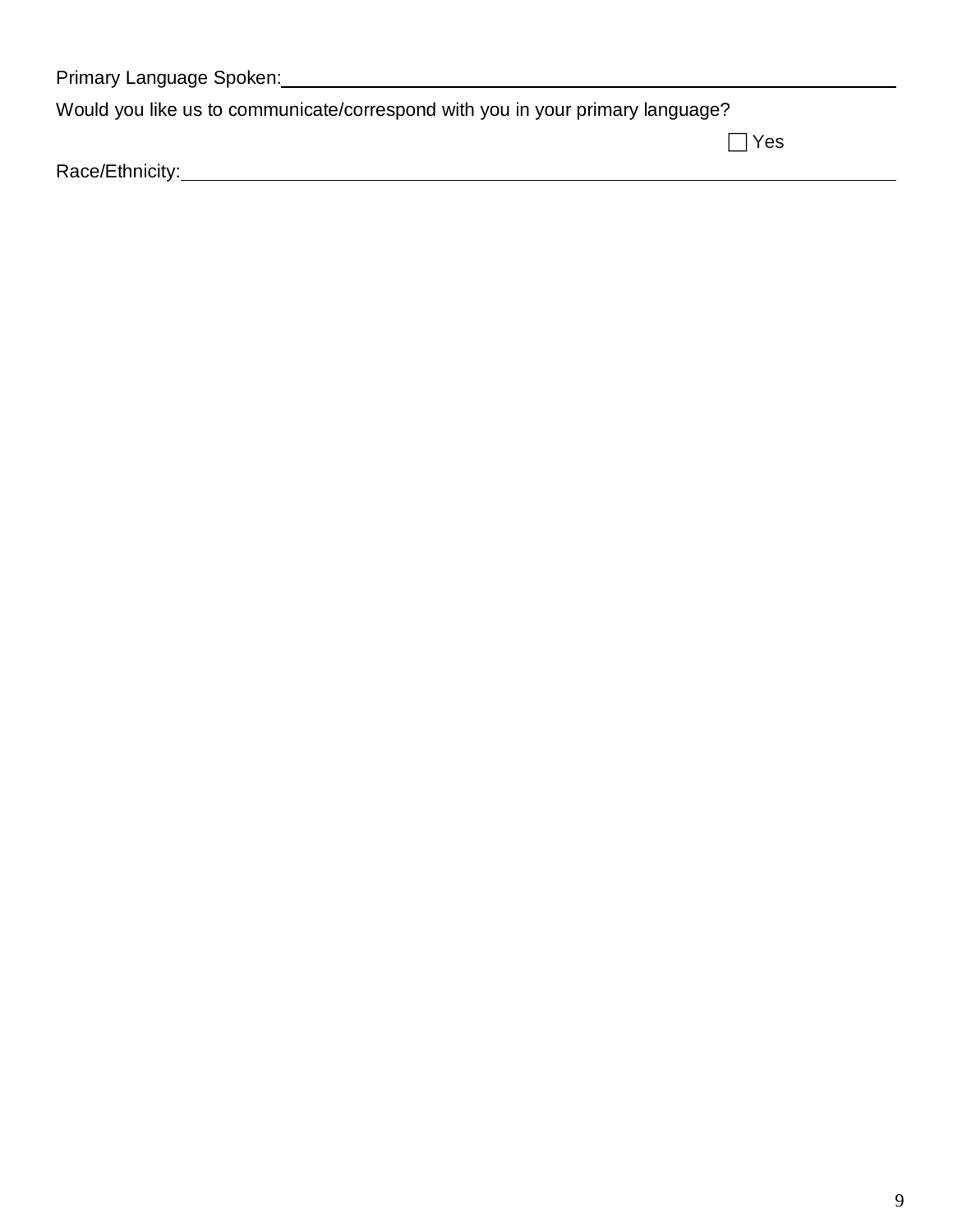State of California – Health and Human Services Agency Department of Managed Health Care AUTHORIZED ASSISTANT FORM - English DMHC 20-160 New: 04/06 Rev: 01/20



#### **AUTHORIZED ASSISTANT FORM**

- If you want to give another person permission to assist you with your Independent Medical Review (IMR) or complaint, complete Parts A and B below.
- If you are a parent or legal guardian filing this IMR or complaint for a child under the age of 18, you do not need to complete this form.
- If you are filing this IMR or complaint for a patient who cannot complete this form because the patient is either incompetent or incapacitated, and you have legal authority to act for this patient, please complete Part B only. Also attach a copy of the power of attorney for health care decisions or other documents that say you can make decisions for the patient.

#### **PART A: COMPLETED BY PATIENT**

I allow the person named below in Part B to assist me in my IMR or complaint filed with the Department of Managed Health Care (Department). I allow the Department and IMR staff to share information about my medical condition(s) and care with the person named below. This information may include mental health treatment, HIV treatment or testing, alcohol or drug treatment, or other health care information.

I understand that only information related to my IMR or complaint will be shared.

My approval of this assistance is voluntary and I have the right to end it. If I want to end it, I must do so in writing.

| PART B: COMPLETED BY PERSON ASSISTING PATIENT                                                                                                                                                                                        |  |
|--------------------------------------------------------------------------------------------------------------------------------------------------------------------------------------------------------------------------------------|--|
| Name of Person Assisting (Print)<br>Name of Person Assisting (Print)                                                                                                                                                                 |  |
|                                                                                                                                                                                                                                      |  |
|                                                                                                                                                                                                                                      |  |
| Relationship to Patient <b>Exercise Contract Contract Contract Contract Contract Contract Contract Contract Contract Contract Contract Contract Contract Contract Contract Contract Contract Contract Contract Contract Contract</b> |  |
|                                                                                                                                                                                                                                      |  |
| Email Address <b>Communication</b> Control and Address <b>Communication</b> Control and Address <b>Communication</b>                                                                                                                 |  |
|                                                                                                                                                                                                                                      |  |

My power of attorney for health care decisions or other legal document is attached.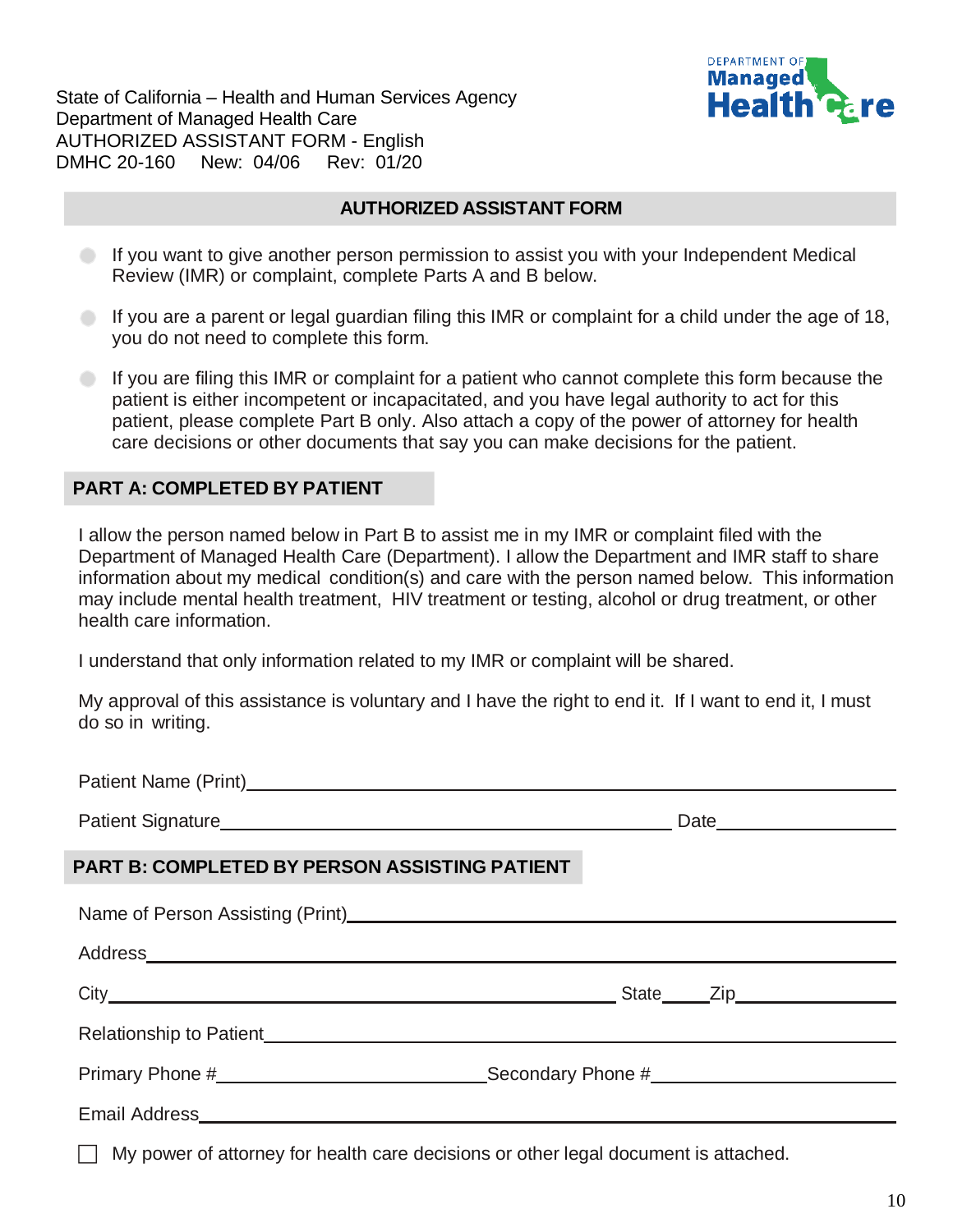# IMR APPLICATION/COMPLAINT FORM – English example the state of the Page 1 IMR Application/Complaint Form Instruction Sheet

If you have questions, call the Help Center at 1-888-466-2219 or TDD at 1-877-688-9891. This call is free.

# **Before You File:**

In most cases, you must complete your plan's complaint or grievance process before you file a complaint or IMR request to the Department. Your plan must give you a decision within 30 days or within 3 days if your problem is an immediate and serious threat to your health.

If your plan denied your treatment because it was experimental/investigational, you do not have to take part in your plan's complaint or grievance process before you file an IMR application.

You must apply for an IMR within six months after your health plan sends you a written response to your appeal. The Department may accept your application after six months if it is determined that circumstances prevented timely submission. Please be aware that if you decide not to file a complaint with the DEPARTMENT for an issue that would qualify for an IMR, you may be giving up your rights to pursue legal action against your plan regarding the service or treatment you are requesting.

# **How to File:**

1. File online at [www.HealthHelp.ca.gov.](http://www.healthhelp.ca.gov/) [This is the fastest way.] **OR**

Fill out and sign the IMR Application/Complaint Form.

- 2. If you want someone to help you with your IMR or complaint, complete the 'Authorized Assistant Form.'
- 3. If you have medical records from *out of network providers*, please include them with your IMR Application/Complaint Form. Your plan will provide medical records from network providers.
- 4. You may include other documents that support your request. However, there is no need to provide any documents or correspondence between you and your plan relating to this complaint. The Department will obtain this information directly from your plan as part of the investigation.
- 5. If you are not submitting online, please mail or fax your form and any supporting documents to:

Department of Managed Health Care Help Center 980 9th Street, Suite 500 Sacramento, CA 95814-2725 FAX: 916-255-5241

## **What Happens Next?**

The Help Center will send you a letter within seven days telling you if you qualify for an IMR. If it is determined that your complaint qualifies for an IMR, your case is assigned to a state contractor who will perform the review. The state contractor is also known as the Independent Medical Review Organization (IMRO). All of the information in the Help Center's possession related to your complaint, including your medical records, will be sent to the IMRO. The IMRO will make a decision usually within 30 days or within seven days if your case is urgent. You will be notified in writing of the decision.

If it is determined that your complaint should be reviewed through the Consumer Complaint process, a decision about your issue will be made within 30 days. You will be notified in writing of the decision.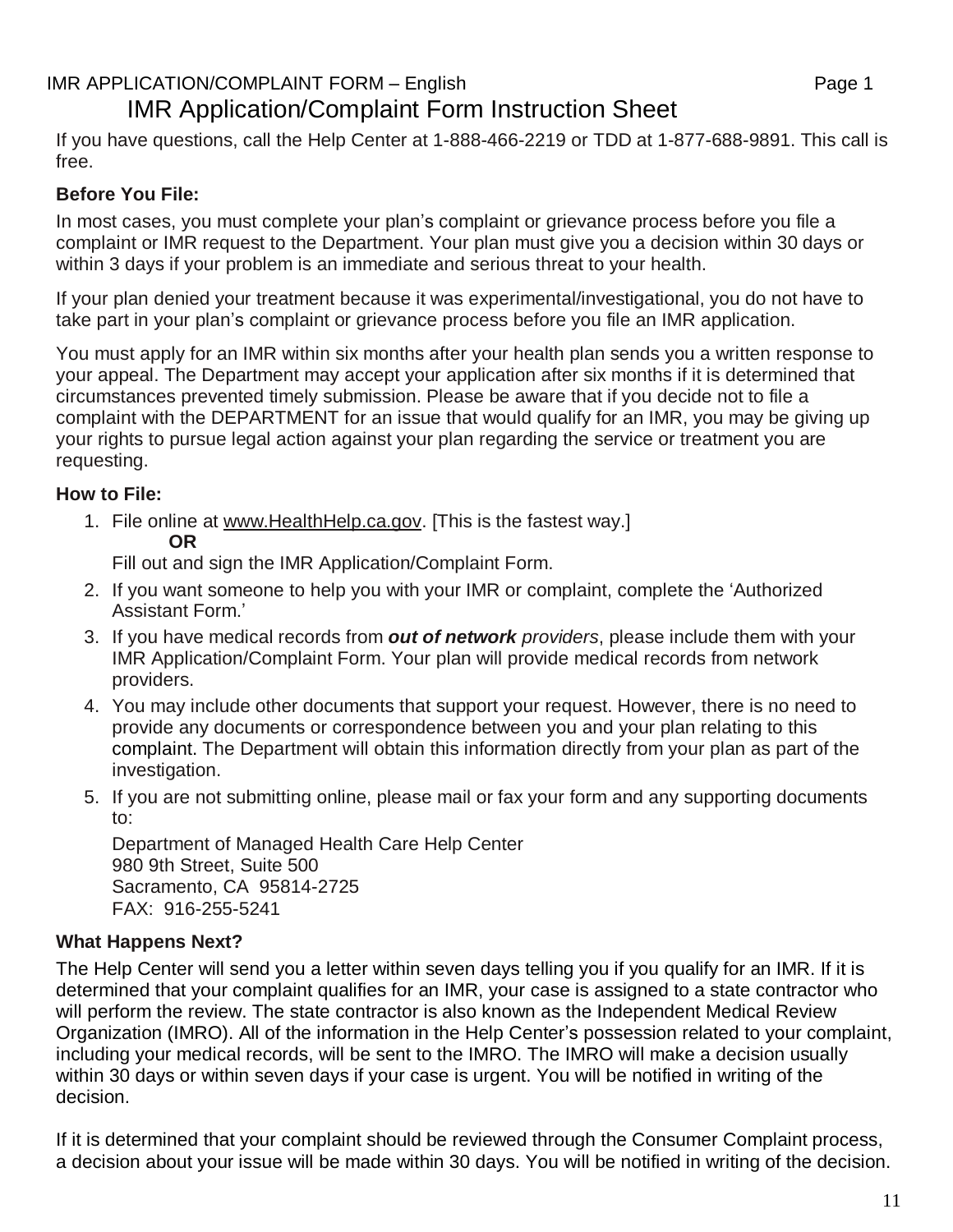# IMR APPLICATION/COMPLAINT FORM – English entitled that the control of the Page 2 IMR Application/Complaint Form Instruction Sheet

The Information Practices Act of 1977 (California Civil Code Section 1798.17) requires the following notice.

- California's Knox-Keene Act gives the Department the authority to regulate health plans and investigate the complaints of health plan members.
- The Department's Help Center uses your personal information to investigate your problem with
- your plan and to provide an IMR if you qualify for one.
- You provide the Department this information voluntarily. You do not have to provide this information. However, if you do not, the Department may not be able to investigate your
- complaint or provide an IMR.
- The Department may share your personal information, as needed, with the plan and providers who conduct the IMR.
- The Department may also share your information with other government agencies as required or allowed by law.
- You have a right to see your personal information. To do this, contact the DepartmentRecords
- Request Coordinator, Department of Managed Health Care, Office of Legal Services, 980 9th
- Street Suite 500, Sacramento CA 95814-2725, or call 916-322-6727.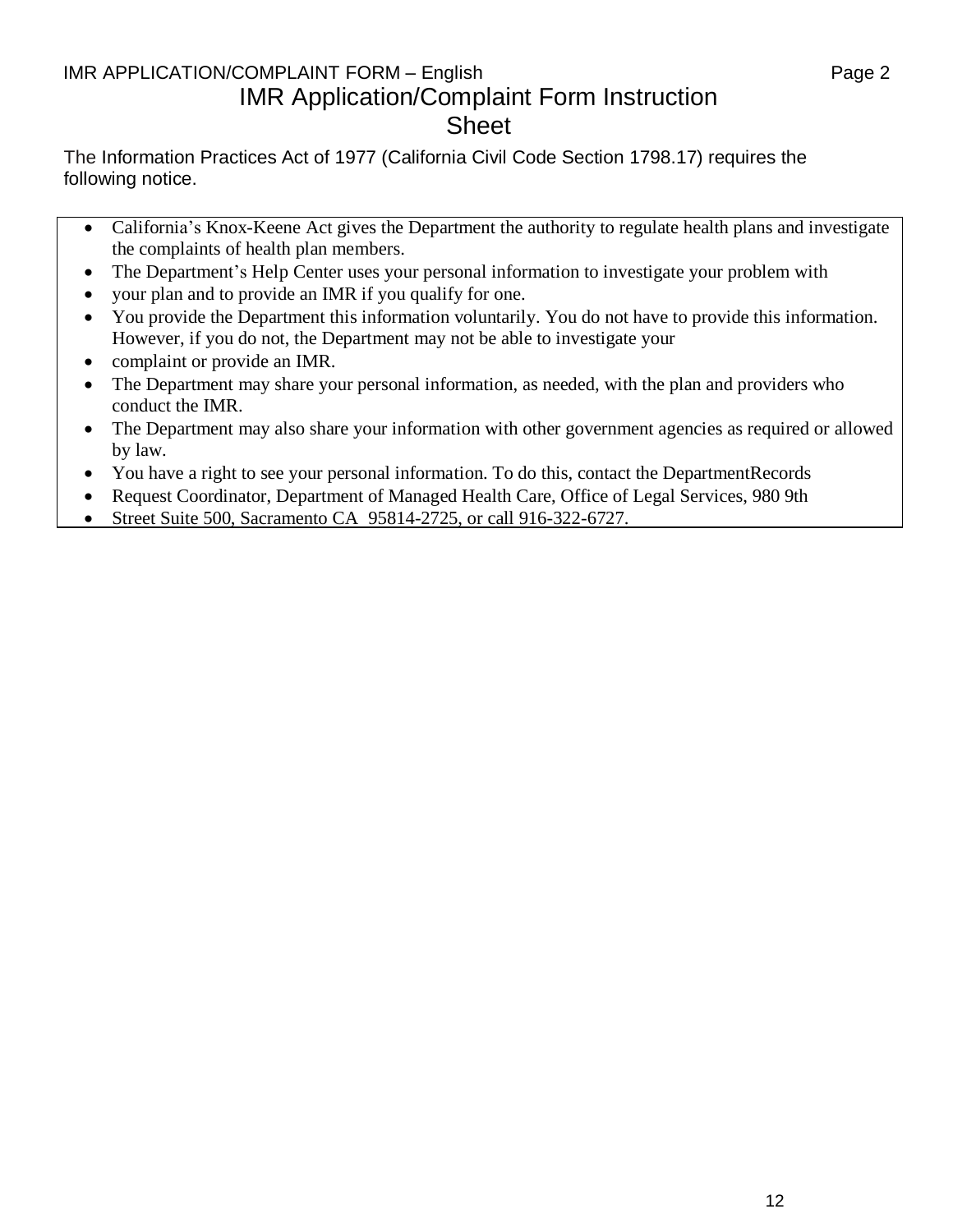

# **DISCRIMINATION IS AGAINST THE LAW LA DISCRIMINACIÓN ES UN ACTO CONTRA LA LEY**

Inland Empire Health Plan (IEHP) complies with applicable Federal civil rights laws and does not discriminate on the basis of race, color, national origin, age, disability, or sex. IEHP does not exclude people or treat them differently because of race, color, national origin, age, disability, or sex.

IEHP:

- Provides free aids and services to people with disabilities to communicate effectively with us, such as:
	- Qualified sign language interpreters
	- Written information in other formats (large print, audio, accessible electronic formats, other formats)
- Provides free language services to people whose primary language is not English, such as:
	- Qualified interpreters
	- Information written in other languages

If you need these services, contact IEHP Member Services at 1-877-273-4347 (TTY: 1-800-718-4347).

If you believe that IEHP has failed to provide these services or discriminated in another way on the basis of race, color, national origin, age, disability, or sex, you can file a grievance with:

Inland Empire Health Plan, Attn: Civil Rights Coordinator, 10801 Sixth Street, Suite 120, Rancho Cucamonga, CA 91730 Tel. 1-877-273-4347, (TTY: 1-800-718-4347), Fax: 1-909-890-5748, Email[:CivilRights@iehp.org](mailto:CivilRights@iehp.org)

You can file a grievance in person or by mail, fax, or email. If you need help filing a grievance the Civil Rights Coordinator is available to help you.

You can also file a civil rights complaint with the U.S. Department of Health and Human Services, Office for Civil Rights, electronically through the Office for Civil Rights Complaint Portal, available at https://ocrportal.hhs.gov/ocr/portal/lobby.jsf, or by mail or phone at:

U.S. Department of Health and Human Services, 200 Independence Avenue, SW Room 509F, HHH Building, Washington, D.C. 20201 Tel. 1-800-368-1019, (TDD: 800-537-7697). Complaint forms are available at [http://www.hhs.gov/ocr/office/file/index.html.](http://www.hhs.gov/ocr/office/file/index.html)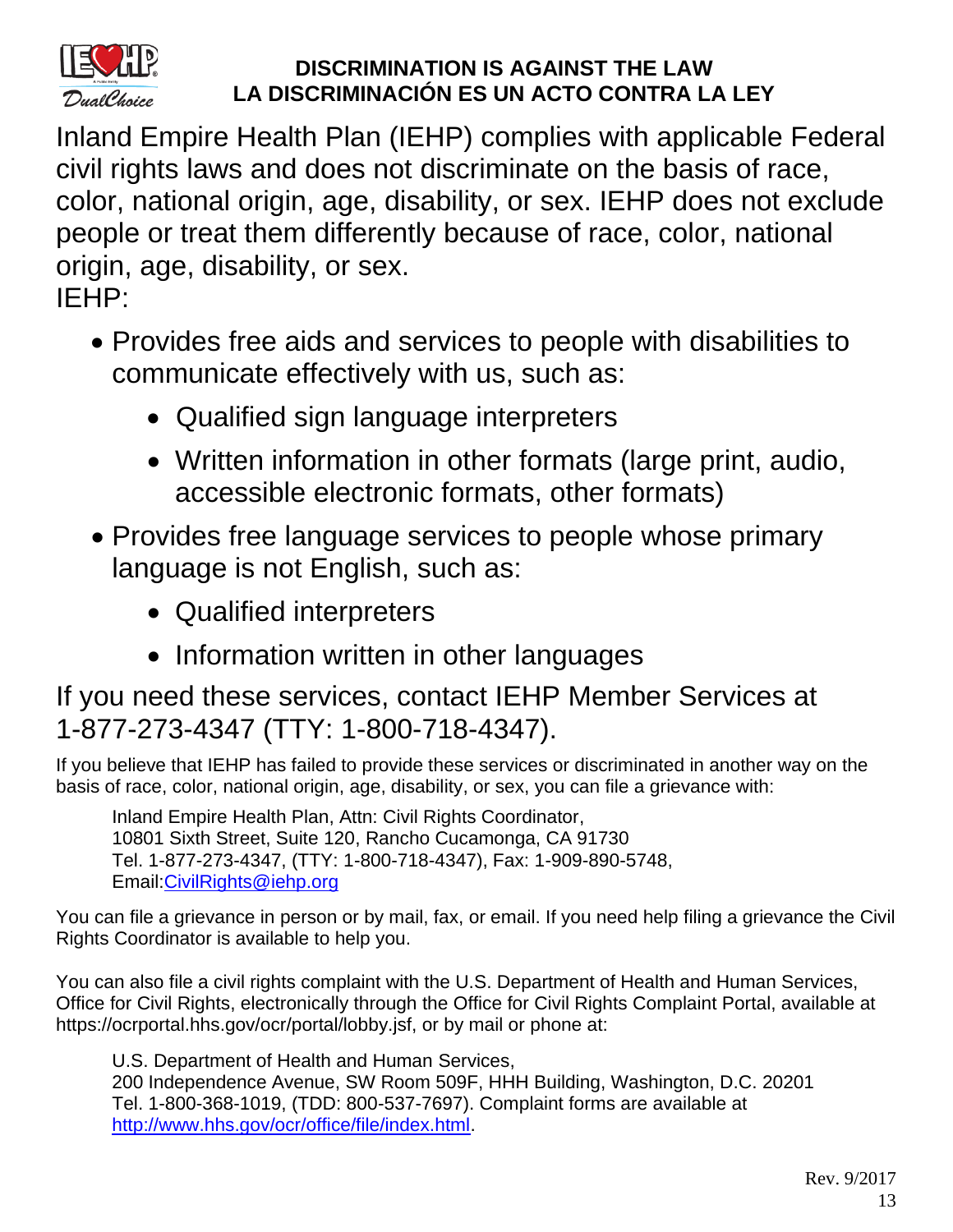

# **DISCRIMINATION IS AGAINST THE LAW LA DISCRIMINACIÓN ES UN ACTO CONTRA LA LEY**

Inland Empire Health Plan (IEHP) cumple con las leyes Federales de derechos civiles aplicables y no discrimina por motivos de raza, color, nacionalidad, edad, discapacidad o sexo. IEHP no excluye a las personas ni las trata de forma diferente debido a su raza, color, nacionalidad, edad, discapacidad o sexo. IEHP:

- Proporciona asistencia y servicios gratuitos a personas con discapacidad para que se comuniquen de manera eficaz con nosotros, como los siguientes:
	- Intérpretes de lenguaje de señas calificados
	- Información escrita en otros formatos (letra grande, audio, formatos electrónicos accesibles, otros formatos)
- Proporciona servicios lingüísticos gratuitos a personas que prefieren comunicarse en un idioma diferente al inglés, como los siguientes servicios:
	- Intérpretes calificados
	- Información escrita en otros idiomas

# Si necesita recibir estos servicios, comuníquese con Servicios para Miembros de IEHP al 1-877-273-4347 (TTY: 1-800-718-4347).

Si considera que IEHP no le proporcionó estos servicios o lo discriminó de otra manera por motivos de raza, color, nacionalidad, edad, discapacidad o sexo, puede presentar una queja formal ante el Coordinador de Derechos Civiles:

Inland Empire Health Plan, Attn: Civil Rights Coordinator, 10801 Sixth Street, Suite 120, Rancho Cucamonga, CA 91730 Tel. 1-877-273-4347, (TTY: 1-800-718-4347), Fax: 1-909-890-5748, Email[:CivilRights@iehp.org](mailto:CivilRights@iehp.org)

Puede presentar una queja formal en persona o por correo postal, fax o correo electrónico. Si necesita ayuda para hacerlo, el Coordinador de Derechos Civiles está a su disposición para ayudarle.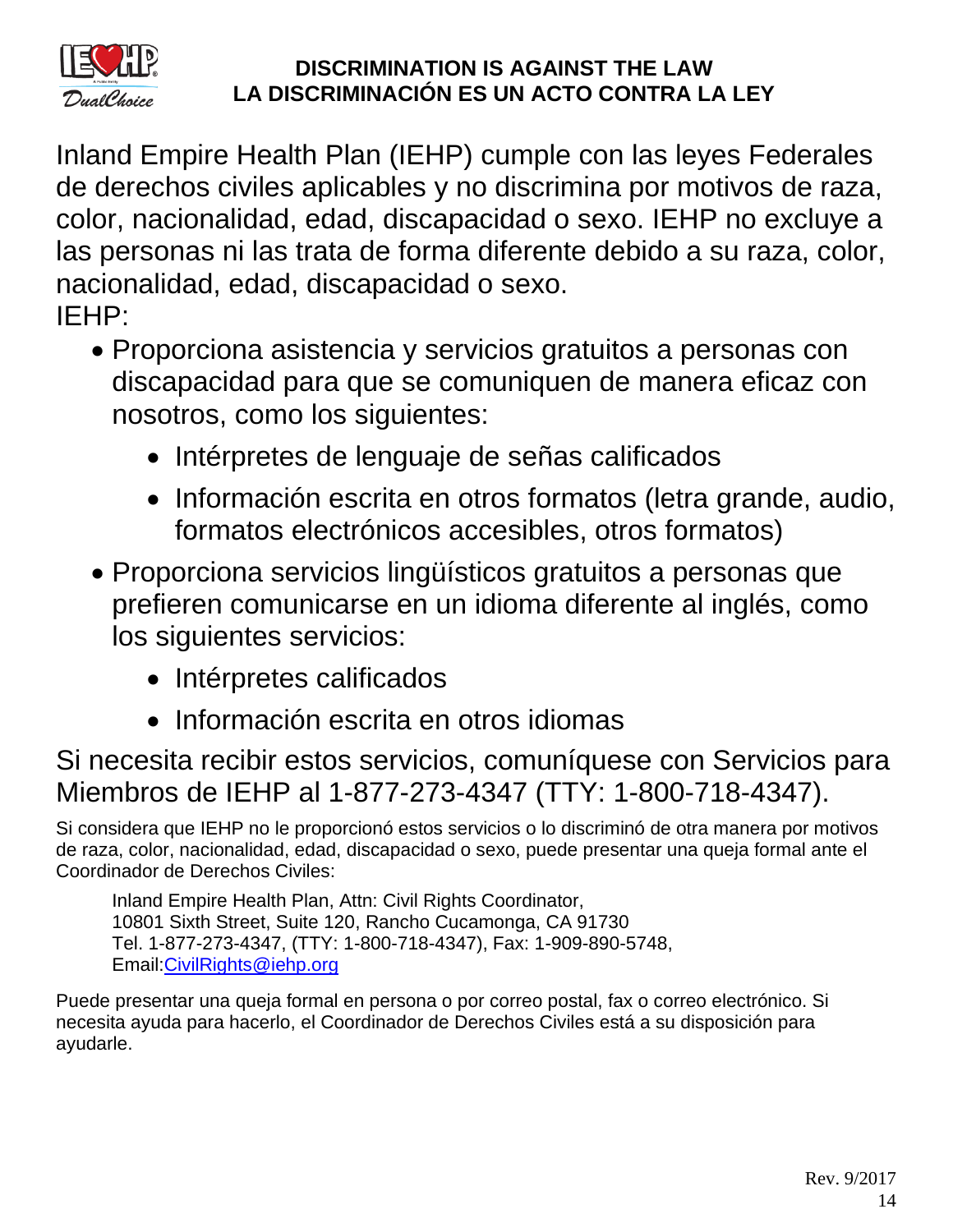

# **DISCRIMINATION IS AGAINST THE LAW LA DISCRIMINACIÓN ES UN ACTO CONTRA LA LEY**

También puede presentar una queja de derechos civiles ante la Oficina de Derechos Civiles del Departamento de Salud y Servicios Humanos de los Estados Unidos de manera electrónica a través del Portal de Quejas de la Oficina de Derechos Civiles, disponible en [https://ocrportal.hhs.gov/ocr/portal/lobby.jsf,](https://ocrportal.hhs.gov/ocr/portal/lobby.jsf) o bien, por correo postal a la siguiente dirección o por teléfono a los números que figuran a continuación:

U.S. Department of Health and Human Services,

200 Independence Avenue, SW Room 509F, HHH Building, Washington, D.C. 20201 Tel. 1-800-368-1019, (TDD: 800-537-7697). Puede obtener los formularios de queja en el sitio web:<http://www.hhs.gov/ocr/office/file/index.html>

# **LANGUAGE ASSISTANCE**

# **English**

ATTENTION: If you speak another language, language assistance services, free of charge, are available to you. Call 1-877-273-4347(TTY: 1-800-718-4347).

# **Español (Spanish)**

ATENCIÓN: Si habla español, tiene a su disposición servicios gratuitos de asistencia lingüística. Llame al 1-877-273-4347(TTY: 1-800-718-4347).

# **(ARABIC (العربية**

ملحوظة: إذا كنت تتحدث اذكر اللغة، فإن خدمات المساعدة اللغوية تتوفر لك بالمجان. اتصل برقم 1-877-273-4347 )رقم هاتف الصم والبكم: 1-800-718-4347(.

# Հայերեն **(ARMENIAN)**

ՈՒՇԱԴՐՈՒԹՅՈՒՆ՝ Եթե խոսում եք հայերեն, ապա ձեզ անվճար կարող են տրամադրվել լեզվական աջակցության ծառայություններ: Զանգահարեք 1-877-273-4347(TTY (հեռատիպ)՝ 1-800-718-4347):

# 繁體中文 **(CHINESE)**

注意:如果您使用繁體中文,您可以免費獲得語言援助服務。請致電 1-877-273-4347 (TTY:1-800-718-4347)。

# **(FARSI** (فارسی

**توجه**: اگر به زبان فارسی گفتگو می کنيد، تسهيالت زبانی بصورت رايگان برای شما فراهم می باشد. با 1-877-273-4347 (1-800-718-4347 :TTY (تماس بگيريد.

# **ह िंदी (HINDI)**

ध्यान दें: यदि आप हिन्दी बोलते हैं तो आपके लिए मुफ्त में भाषा सहायता सेवाएं उपलब्ध हैं। 1-877-273-4347(TTY: 1-800-718-4347) पर कॉल करें।